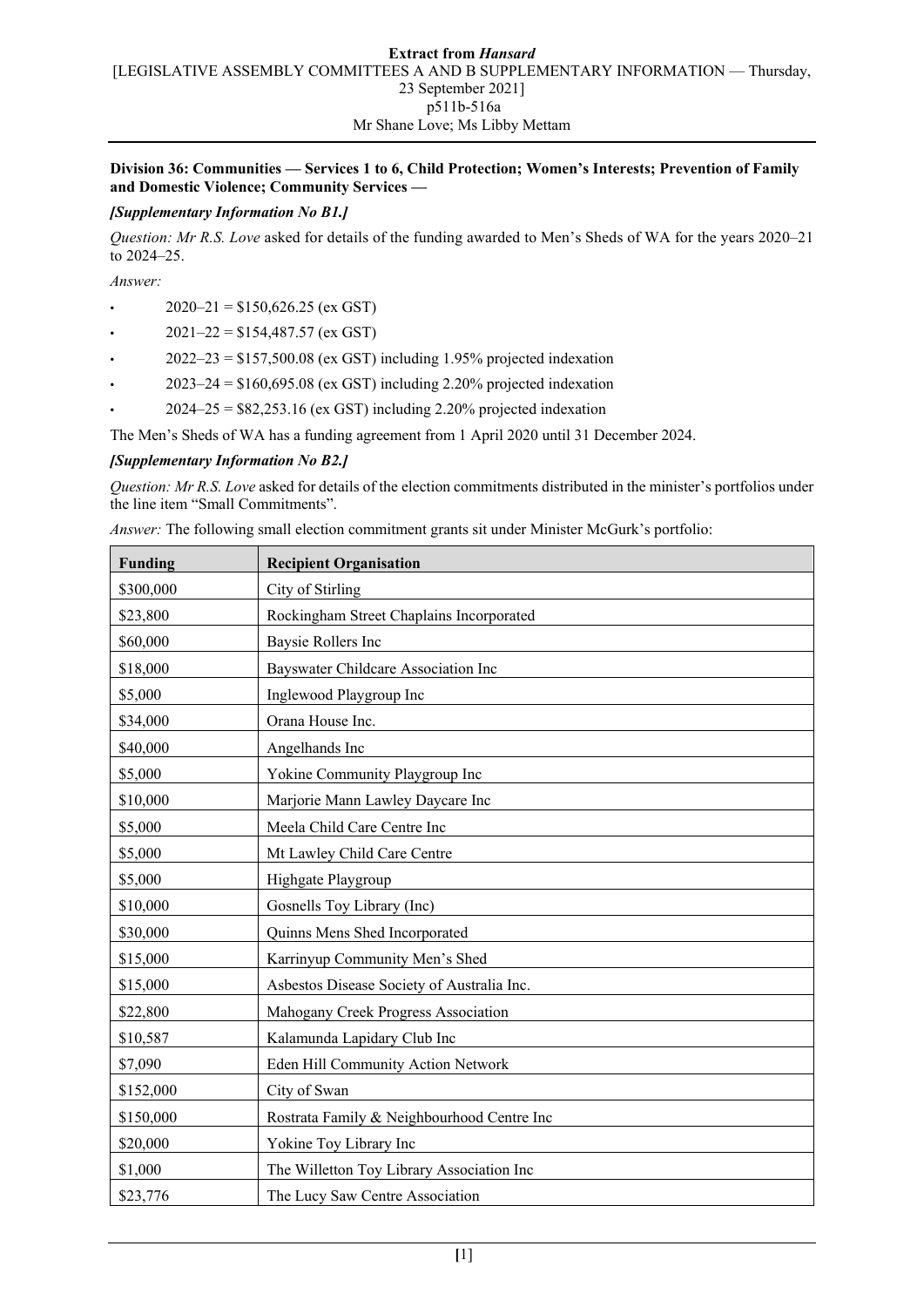#### **Extract from** *Hansard* [LEGISLATIVE ASSEMBLY COMMITTEES A AND B SUPPLEMENTARY INFORMATION — Thursday, 23 September 2021] p511b-516a Mr Shane Love; Ms Libby Mettam

| \$23,982  | Kalamunda Men's Shed Inc                         |
|-----------|--------------------------------------------------|
| \$27,000  | The Child and Parent Centre - Banksia Grove      |
| \$20,000  | Bayswater Women's Hub Inc                        |
| \$15,694  | Kallaroo Community Threes                        |
| \$20,800  | Zonta House Refuge Association Inc               |
| \$100,000 | My Local Mind Inc.                               |
| \$15,000  | Bassendean Men's Shed                            |
| \$3,000   | Northern Suburbs Stroke Support Group Inc        |
| \$2,500   | Carramar Community Playgroup                     |
| \$2,500   | Banksia Grove Playgroup                          |
| \$2,500   | Lake Joondalup Playgroup                         |
| \$2,500   | Wanneroo Playgroup Association Incorporated      |
| \$2,227   | Pearsall Hocking Community Playgroup             |
| \$33,000  | Gosnells Community Men's Shed                    |
| \$160,000 | City of Stirling                                 |
| \$45,000  | Yanchep Community Men's Shed Inc                 |
| \$16,000  | Grandparents Rearing Grandchildren WA Inc        |
| \$86,765  | Langford Aboriginal Association (LAA)            |
| \$46,000  | No Limits Perth Inc                              |
| \$30,000  | Kulungah-Myah Toy Library Kardinya Inc           |
| \$30,000  | Cockburn Toy Library Incorporated                |
| \$70,000  | City of Vincent                                  |
| \$2,052   | Endeavour Child Care Centre Inc                  |
| \$6,000   | Rotary Club of Southern Districts                |
| \$20,000  | The Northern Districts Model Engineering Society |
| \$5,760   | Champion Lakes Christian Church                  |
| \$12,250  | Joondalup Men's Shed                             |
| \$5,000   | Solace Grief Support Group WA Inc.               |
| \$30,000  | Foothills Information and Referral Service       |
| \$20,000  | The Patricia Giles Centre Inc.                   |
| \$150,000 | Yangebup Family Centre Inc.                      |
| \$25,000  | Coastal Motorcycle Club                          |
| \$64,900  | Cockburn Community Men's Shed Inc.               |
| \$3,169   | Bassendean Preservation Group Incorporated       |
| \$10,000  | Community Vision Australia Limited               |
| \$10,000  | The Salvation Army Australia - Heathridge Corps  |
| \$30,000  | Willetton Child Care Assoc Inc                   |
|           |                                                  |
| \$30,000  | Wanneroo Community Men's Shed (Inc)              |
| \$20,000  | Nollamara Sport & Recreation Centre              |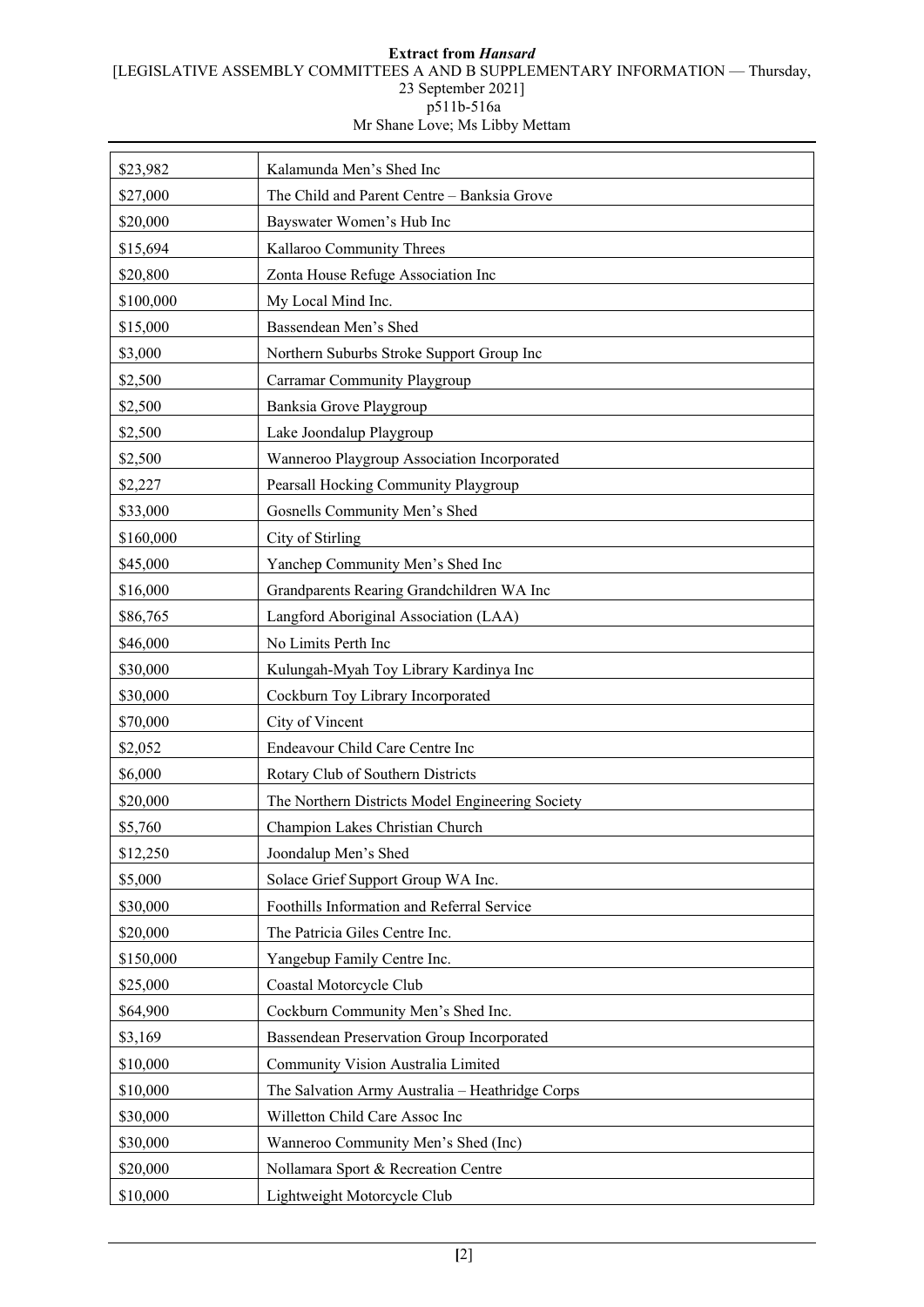## **Extract from** *Hansard* [LEGISLATIVE ASSEMBLY COMMITTEES A AND B SUPPLEMENTARY INFORMATION — Thursday, 23 September 2021] p511b-516a

Mr Shane Love; Ms Libby Mettam

| \$30,000  | Lightweight Motorcycle Club                                      |
|-----------|------------------------------------------------------------------|
| \$8,035   | Serpentine Jarrahdale Community Resource Centre Inc              |
| \$1,750   | Serpentine Jarrahdale Food and Farm Alliance Inc                 |
| \$10,000  | Tuart Hill Community Kindergarten Inc                            |
| \$20,000  | City of Stirling                                                 |
| \$9,475   | Armadale Community Family Centre                                 |
| \$10,000  | Operation Sunshine WA Incorporated                               |
| \$60,000  | <b>Sister Project Incorporated</b>                               |
| \$10,000  | Dandelions WA Inc                                                |
| \$40,000  | Djinda Bridiya Wellbeing Australian Aboriginal Corporation (AAC) |
| \$12,087  | Dadbury Inc                                                      |
| \$40,000  | The Spiers Centre Inc                                            |
| \$7,000   | Humpty Dumpty Toy Library Inc                                    |
| \$94,000  | Youth Futures Ltd.                                               |
| \$82,940  | Mundaring Community Men's Shed Inc                               |
| \$20,000  | Communicare Inc                                                  |
| \$5,214   | Harrisdale Men's Shed                                            |
| \$12,500  | Serpentine Jarrahdale Men's Shed Inc                             |
| \$20,000  | The Good Chat Foundation                                         |
| \$15,000  | Real Life Church Inc                                             |
| \$10,200  | The Perth Diocesan Trustees                                      |
| \$3,700   | The Churches' Commission on Education Incorporated               |
| \$5,000   | Tiny Tots Library Association t/a Balcatta Tiny Tots Toy Library |
| \$120,000 | Midland Women's Health Care Place Incorporated                   |
| \$1,429   | Armadale Men's Shed                                              |
| \$5,000   | Currambine Primary School                                        |
| \$1,199   | Armadale Citizens Advice Bureau of WA                            |
| \$54,661  | Strong Minds, Strong Mines Pty Ltd.                              |
| \$4,032   | Serpentine Jarrahdale Lions Inc                                  |
| \$2,000   | People Who Care Inc.                                             |
| \$10,000  | The Perth Diocesan Trustees                                      |
| \$63,000  | City of South Perth                                              |
| \$81,620  | Lynwood Ferndale Playgroup Inc                                   |
| \$10,000  | The Roman Catholic Archbishop of Perth Gosnells Parish           |
| \$11,000  | Forest Lakes Family Centre                                       |
| \$72,000  | The Trustee for the Salvation Army (WA) Property Trust           |
| \$10,000  | Perth Hebrew Congregation (Inc)                                  |
| \$15,000  | <b>Byford Baptist Church</b>                                     |
| \$5,000   | Country Women's Association                                      |
| \$2,375   | <b>Belmont Toy Library</b>                                       |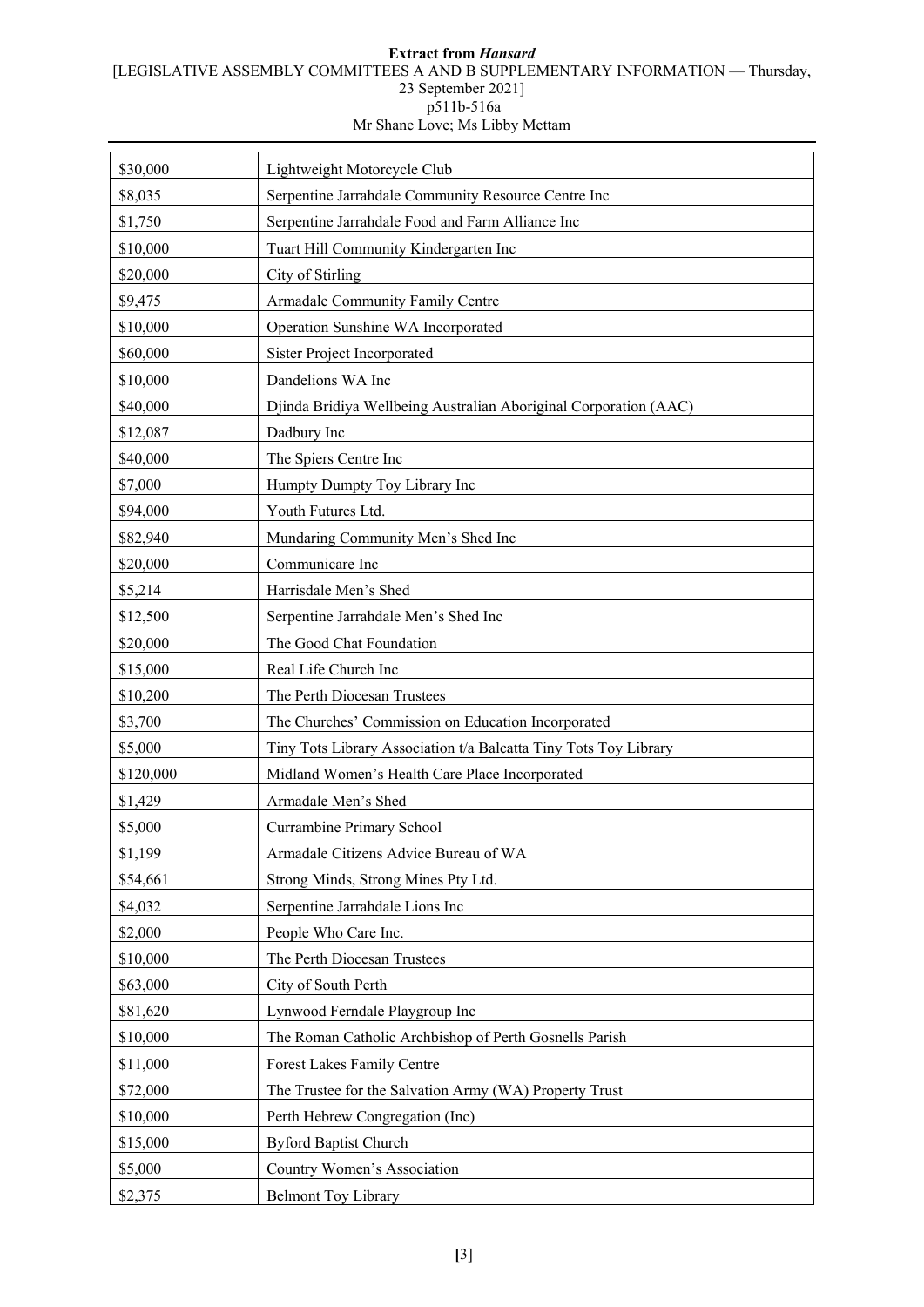#### **Extract from** *Hansard* [LEGISLATIVE ASSEMBLY COMMITTEES A AND B SUPPLEMENTARY INFORMATION — Thursday, 23 September 2021] p511b-516a Mr Shane Love; Ms Libby Mettam

| \$30,000 | City of Bayswater                                      |
|----------|--------------------------------------------------------|
| \$5,000  | Swan View Toy Library Inc                              |
| \$10,863 | Lions Club of Rockingham Inc                           |
| \$61,560 | Starick Women's Refuge                                 |
| \$3,124  | <b>UCA Byford Uniting Church</b>                       |
| \$1,911  | Roleystone Men's Community Shed Incorporated           |
| \$5,000  | The Ellenbrook Mile (WA) Ltd.                          |
| \$3,000  | Bullsbrook Toy Library Incorporated                    |
| \$3,000  | CLAN Midland Inc                                       |
| \$2,500  | Midland Women's Health Care Place Incorporated         |
| \$7,500  | Mount Hawthorn Playgroup Inc                           |
| \$60,000 | Connect Victoria Park Incorporated                     |
| \$3,000  | The Roman Catholic Archbishop of Perth Wanneroo Parish |

# *[Supplementary Information No B3.]*

*Question: Ms L. Mettam* asked for a list of the organisations that were not successful in their applications for funding in 2020–21 under the women's grants program.

*Answer:* There were 85 unsuccessful applicants for the Women's Grants in 2020–21. The Women's Grants program is highly competitive and based on strict criteria. An application may be unsuccessful for a range of reasons, such as not meeting the grant criteria, or not being as competitive as other applications.

| 1.  | Arts Radio Ltd                                                   |
|-----|------------------------------------------------------------------|
| 2.  | Athletics West Ltd                                               |
| 3.  | Augusta & Districts Community Childcare Inc                      |
| 4.  | Australia Day Council WA Inc                                     |
| 5.  | <b>Australian Medical Procedures Research Foundation Limited</b> |
| 6.  | Bayswater Women's Hub Inc                                        |
| 7.  | Bosnian Islamic Society Perth Inc                                |
| 8.  | Bridging the Gap Inc                                             |
| 9.  | Broome Chamber of Commerce Inc                                   |
| 10. | Buddha's Light International Association of Western Australia    |
| 11. | City of Fremantle                                                |
| 12. | City of Joondalup                                                |
| 13. | Coastal Rowing WA Inc                                            |
| 14. | Communicare Inc.                                                 |
| 15. | Connect Victoria Park Inc                                        |
| 16. | ConnectGroups Support Groups Association WA Inc.                 |
| 17. | Co-operation Housing                                             |
| 18. | <b>Curtin University</b>                                         |
| 19. | Doors Wide Open Inc                                              |
| 20. | <b>Edith Cowan University</b>                                    |
| 21. | EFS Triathlon Club Inc                                           |
| 22. | Eritrean Association in Perth                                    |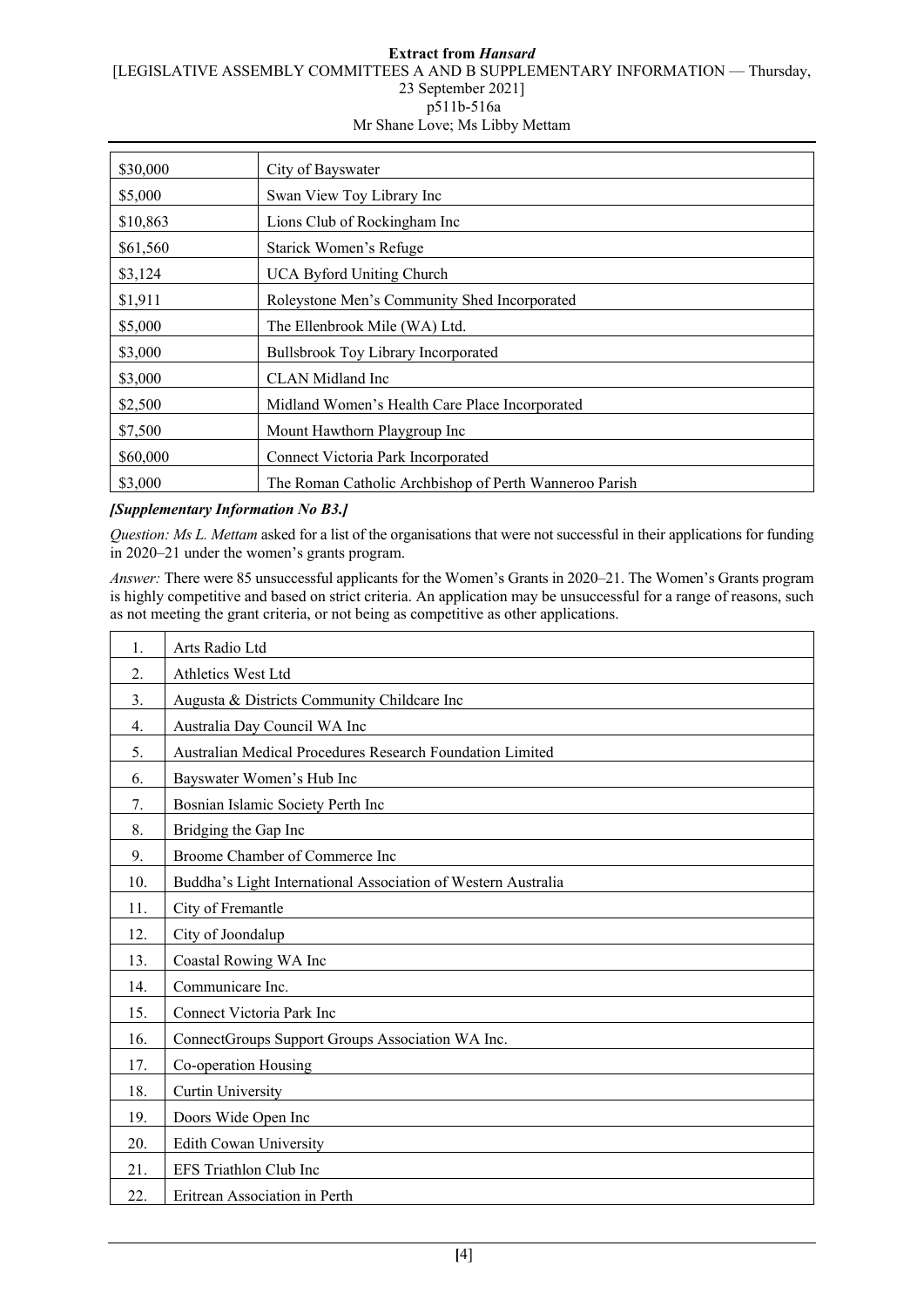# **Extract from** *Hansard* [LEGISLATIVE ASSEMBLY COMMITTEES A AND B SUPPLEMENTARY INFORMATION — Thursday, 23 September 2021] p511b-516a

| Mr Shane Love; Ms Libby Mettam |  |  |
|--------------------------------|--|--|

| 23. | <b>Eternity Community Services</b>                     |
|-----|--------------------------------------------------------|
| 24. | Financial Counsellors' Association of WA Inc.          |
| 25. | Foundation for Indigenous Sustainable Health Ltd       |
| 26. | Fremantle Women's Health Centre Inc                    |
| 27. | Garnduwa Amboorny Wirnan Aboriginal Corporation        |
| 28. | Green Skills Inc                                       |
| 29. | Indian Society of Western Australia                    |
| 30. | International Forum of Reconciliation and Peace        |
| 31. | Ishar Multicultural Women's Health Centre Inc.         |
| 32. | Kwinana Early Years Services Incorporated              |
| 33. | Langford Aboriginal Association Inc                    |
| 34. | Little Things for Tiny Tots Inc                        |
| 35. | Local Government Professionals Australia WA            |
| 36. | Mates in Construction WA Ltd                           |
| 37. | Midland Information, Debt & Legal Advocacy Service Inc |
| 38. | Motivation Foundation Ltd                              |
| 39. | Northcliffe Family Centre Inc                          |
| 40. | Organisation of African Community of WA Inc.           |
| 41. | <b>OSHA Technologies Pty Ltd</b>                       |
| 42. | Pat Thomas House Inc                                   |
| 43. | Peel Community Legal Services Incorporated             |
| 44. | Ready to Work Inc                                      |
| 45. | Rotary Club - Melville                                 |
| 46. | Security4Women Incorporated                            |
| 47. | She Runs Western Australia Inc                         |
| 48. | Shire of Augusta-Margaret River                        |
| 49. | Shire of Boyup Brook                                   |
| 50. | Shire of Dardanup                                      |
| 51. | Shire of Dowerin                                       |
| 52. | Shire of Katanning                                     |
| 53. | Shire of Merredin                                      |
| 54. | Shire of Narembeen                                     |
| 55. | Shire of Three Springs                                 |
| 56. | Socialdot Pty Limited                                  |
| 57. | Soroptimist International of Rockingham                |
| 58. | South West Women's Health and Information Centre       |
| 59. | Squash Rackets Association of WA Inc                   |
| 60. | Subsea Energy Australia Inc                            |
| 61. | Sudbury Community House Association Inc                |
| 62. | Surfing Western Australia Inc                          |